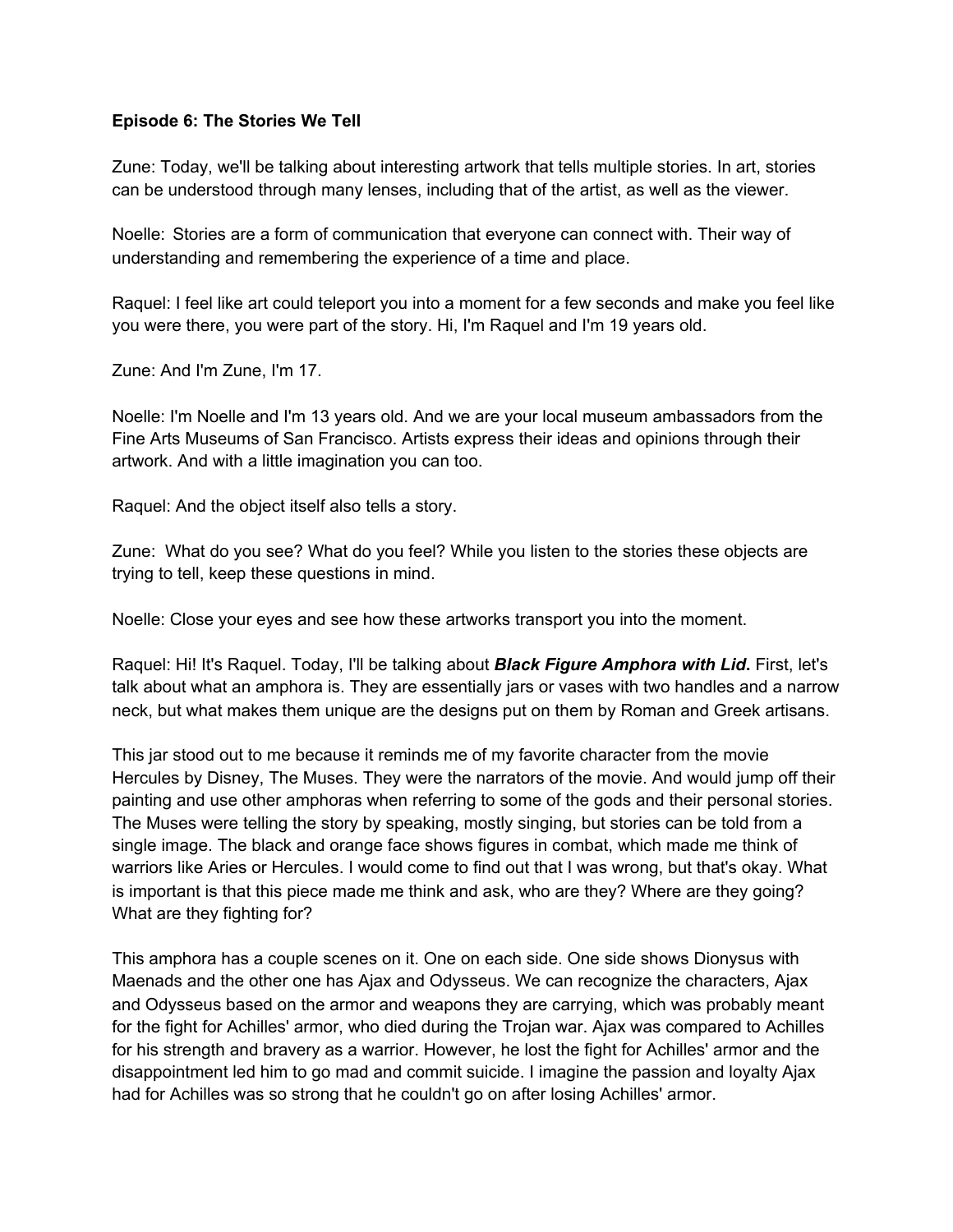The other side of the jar shows a scene of Dionysus with the musical possessions of Maenads. Dionysus the god of wine was an offspring of Zeus and a mortal named Semele. Hera Zeus' jealous wife would often harass Zeus' children from other women, including Dionysus. So Zeus had to hide Dionysus away from Hera, which resulted in him being raised by nymphs who were personifications of nature. This scene shows the depth of character in Dionysus. Picking these scenes to be painted on the jar meant that these stories were important. Let's hear from the curators, Louis Chu and Renee Dreyfus and what they have to say about Black Figure Amphora with Lid. Who would use these vases and for what?

Louis Chu: Most Greek vases rather like this one, this amphora, especially if they're painted were generally actually used as burial goods. Because there's a whole tradition with ancients and including the ancient Greeks. In symposium or symposia, which are these, oh, I don't know, parties, drinking parties, gatherings of men that they're used for drinking purposes. They served both as a functional vessel or as well as part of a funeral paraphernalia.

Raquel: Were those who made these vases considered artists?

Louis Chu: We now consider them artists because of those exquisite paintings that you are seeing that you see on some of them, but back in the days of ancient Greece, especially in Athens where the city itself is really famous for these painted vases, both black figure and a red figure. These were really just artisans, as in they actually worked for pottery either owned by the painter or the potter. The master painter, who would sketch the outline on the part. And then, and then it would be painted over where they're behind on top of the black background as in the black figure or on top of a red sort of this whatever color. I mean, this reddish color on the background. So hence a black figure, meaning the figures are black and then the red figure means to figure themselves in red as against the opposite color background. One would assume they're done freehand. And this is why from our point of view, it is really amazing artistry.

Raquel: Can you talk more about the scenes that were picked for these vases?

Louis Chu: Whatever the, what we call now, the artists want to do. And of course, some of these are set themes. Even one of the sides that has the brawling warriors, because that is a very known mythological story. And the one behind with Dionysus scenes that's really all over the place. Started with the background of symposia where it's all drinking and Dionysus is of course the god of wine.

The lid of this amphora is painted with a horse drawn chariot race with three charioteers standing behind a pair of horses. And this is a very common game among the Greeks, where there, especially as a chariot race. It's a common feature in battles where you have a charioteer controlling, directing, steering the horse or the horses. And there's the hero standing next to him fighting, if I may say, killing the opponents. However, on this lid, it certainly looks far more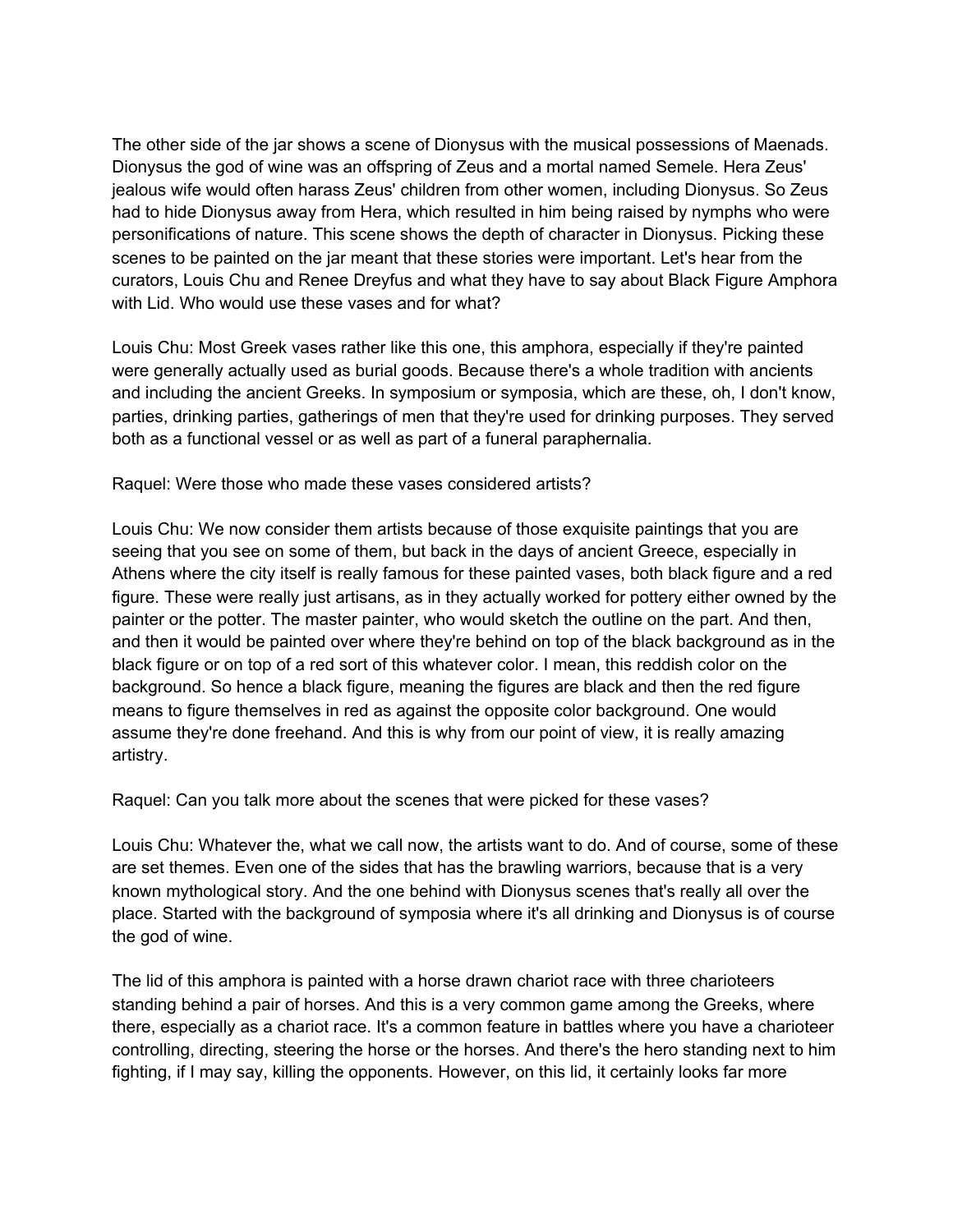peaceful because there are only three charioteers with their two horse team racing around the lid as though it's racing around a circular racetrack.

Zune: What do you think is happening in this painting? Why is the lady putting a flower crown on someone's head? Why is everyone watching intently? This painting seems to tell many stories for the lady in green silk, to the two people sitting in the background. When I first saw this artwork, I also had many questions. Well, to start this painting is called *The Crowing of Mirtillo* by Ferdinand Bol. This painting is actually based on a scene of a play like a story within a story.

Isabella: The painting depicts a scene from *Il Pastor Fido*, a play written by Giovanni Battista Guarani an Italian in around 1585. The title translates to the faithful shepherd and it documents the protagonist Mirtillo, a shepherd who is crowned with flowers by Amaryllis, a nymph who he is secretly in love with. However, he disguised himself as a woman. And he has just witnessed a kissing war among Amaryllis' female friends. And her mouth having already been judged the fairest, her role is to judge whose kisses are the most pleasing. And this painting focuses on the moment when Mirtillo wins the contest. *Il Pastor Fido* was a pastoral play and it was often performed in Italy.

Zune: That's Isabella, curatorial assistant in European paintings at the Fine Art Museum of San Francisco. Wow. The popular play attracted different artists to make paintings inspired by its scenes.

Isabella: The play was attractive for artists during this time because it was part of the pastoral genre. The pastoral genre is often plays and art set in this pastoral scene that has some semblance to everyday life, but is actually in Arcadia where ideals of social life can be placed.

Zune: Was the pastoral genre a way to escape reality?

Isabella: Completely. The pastoral genre did allow others to escape reality.

Zune: How does this play use gender bending?

Isabella: This play uses gender bending in the way that it has a male dressed up as a female. And when the male Mirtillo is able to be a female, he's able to access female only spaces and to engage in a world that isn't seen as accessible. It's interesting to think that gender bending in a way is allowing a gender to access another gender world that they would not be able to experience. It's a sense of fantasy and imagination that's allowed to be played out.

Zune: Was gender bending looked down upon in the 16th century?

Isabella: I'm not quite sure if it was looked down upon. I am assuming yes. But there are so many instances in literature and European literature produced in the 16th century where gender bending is used. I'm thinking of Shakespeare when a woman is dressed as a man or in this instance where a man is dressed as a woman.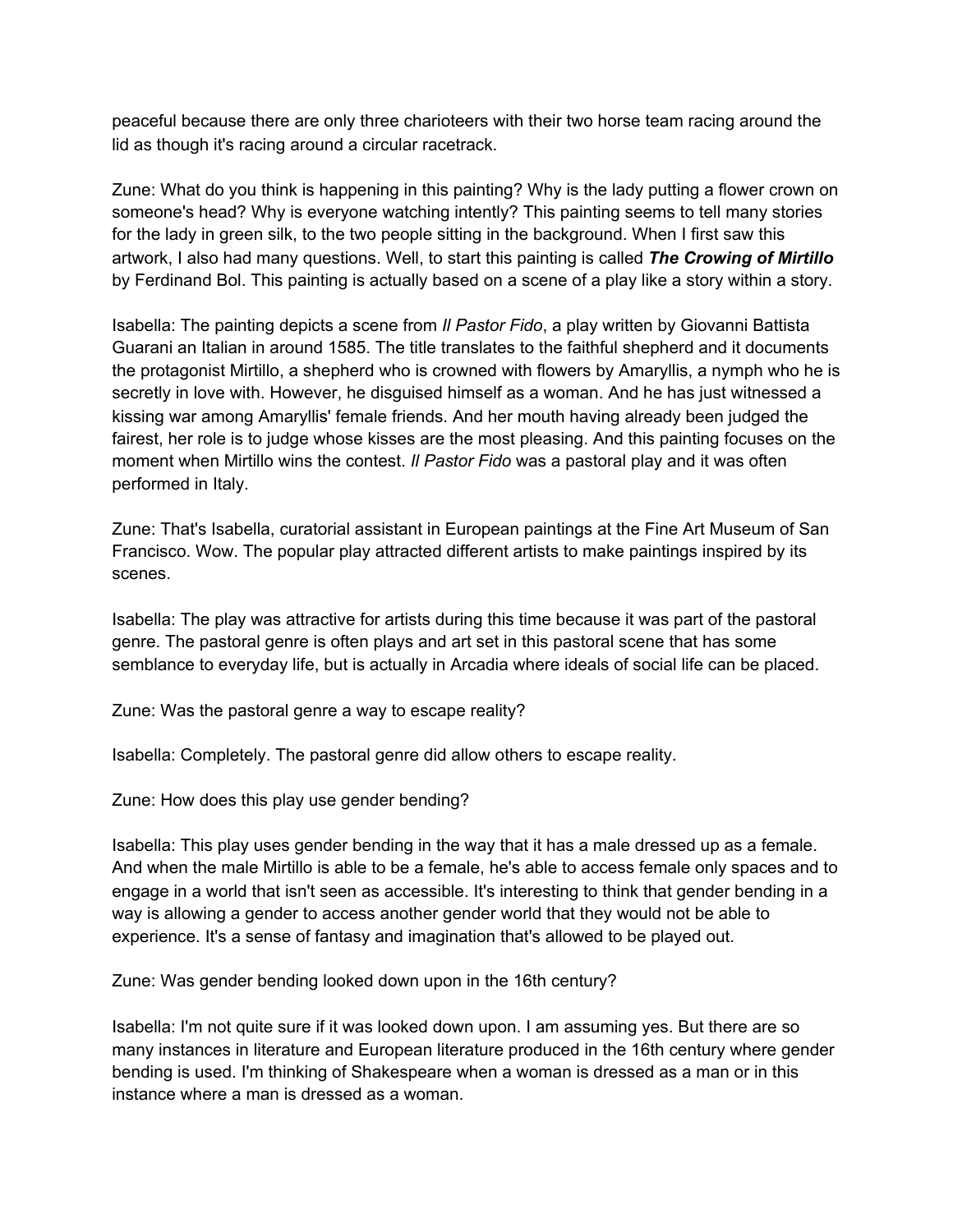Zune: It makes me think of how gender bending is used in more current entertainment like Mulan, White Chicks or Mrs. Doubtfire. The play's use of gender bending is interesting, especially in today's open conversation about gender, sexuality, and fluidity.

Now that we understand more about the painting source, there's something that caught my eye, the figure in orange positioned in the shadow, peering over the shoulder of Amaryllis, the woman in green, seems to have a darker complexion. As you can see, there are a total of nine people in the painting, but only one person who seemed to be of color. This makes me think of the racial dynamics when Bol created this work in the mid 17th century in the Netherlands. How does this painting reflect the history of that time?

Isabella: This reflects Dutch history at this time in the 17th century. Once it received its independence in 1648, by then it had already been a naval power that dominated economic systems. The Dutch did this by engaging in trade with Asia and also setting up colonial settlements in the Americas and participating in the international slave trade. While slavery was forbidden in the Dutch Republic, people of African descent and people of color did live in the Dutch Republic during this time. And they were most likely brought over to the Dutch Republic as servants by immigrant families. Therefore, there is some question as to who would have been a model for Ferdinand Bol for this scene.

Zune: Ferdinand Bol shows the difference in class through clothes and ornaments people in the painting wore. The rest of the figures have beautiful gowns, wear fancy jewelries while their person of color is covered by two figures in front of them. From what we can see, what class distinctions can be made? And this leaves you with questions, like what role do Amaryllis attendants play? When you look at the facial expression, it's quite interesting. The painting's main focus is on the flower crowning ceremony where most of the figure seems so invested in While the person of color looks confused. I mean, I will look confused too.

Imagine walking into a kissing contest to see who kisses the best. With their expression, skin color and position within the painting, the figure with the darker skin feels excluded. There aren't other figures that look like them, which makes me wonder how they feel. How would you feel if you were in a room full of people that don't look like you? I wonder if the person in the back feels out of place or uncomfortable?

Isabella: During this time, people of color function in paintings often for aesthetic purposes as providing a color contrast between black and white. However, recent art historical scholarship is really trying to understand the social and the political and the economic circumstances of why there are people of color in European paintings. Who exactly was a model for Ferdinand Bol when he made this painting? What was he looking for for inspiration for conceiving this scene? Why even include a person of color? What are the meaning behind that? And I think that rather than having answers for that, it's been a lot of questions because this painting challenges my assumptions about what Dutch painting is, the experiences of people who lived in the Dutch Republic during the 17th century.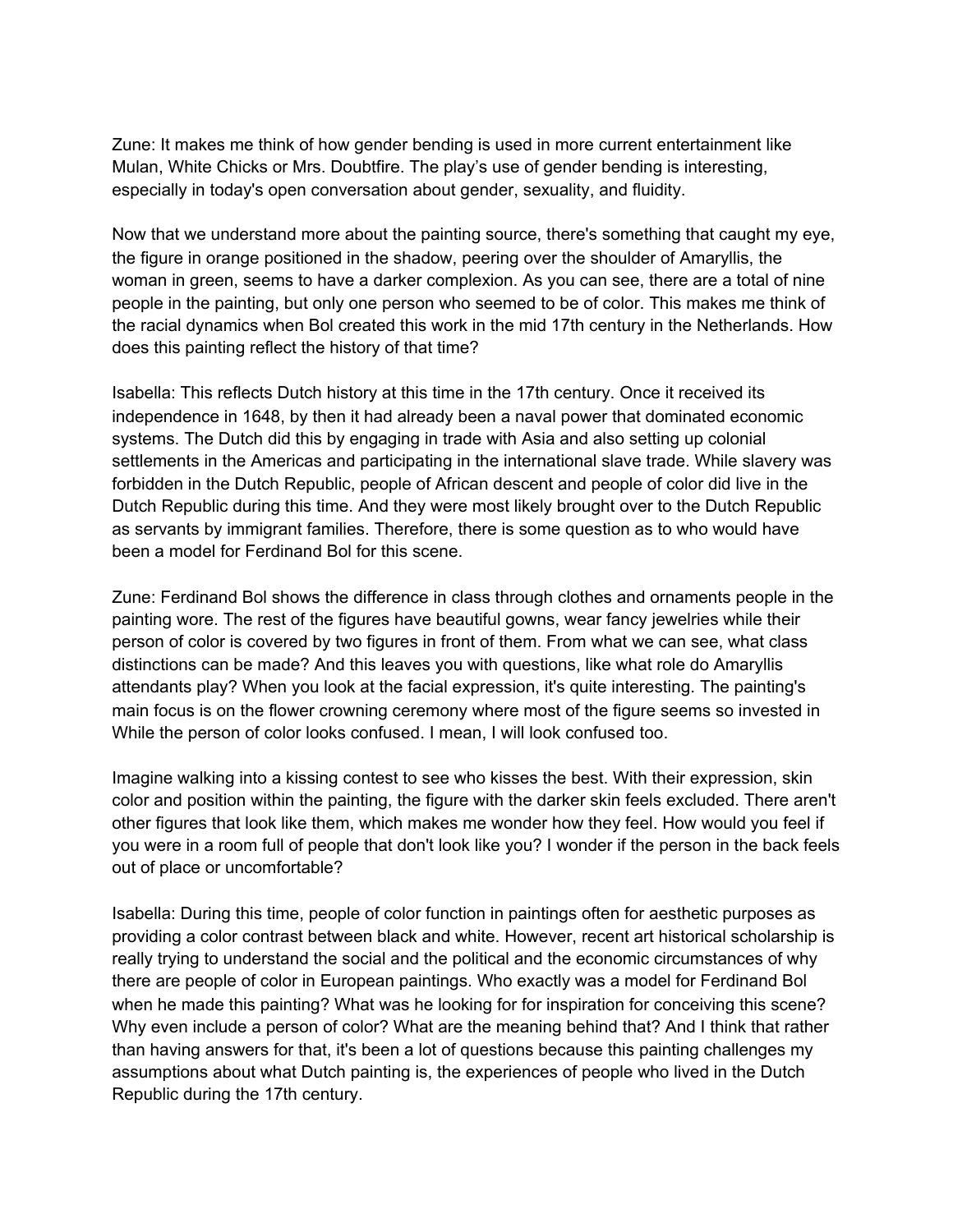Zune: What was surprising to you about the painting?

Isabella: What was most surprising is that this painting hangs in gallery 14 at the Legion, which is dedicated to large paintings that are Dutch and Flemish. It was interesting for me to see that this painting was so large when you compare it to paintings you expect to be in the middle-class homes of Dutch citizens of the 17th century. For me, it was also so interesting to see a person of color there, especially when museums which have European paintings often reflect this very Eurocentric narrative of what life was like. And so it was interesting to think that in our collection, there are different stories that can be told and that there's further investigation that can be done in the social, economic and political situations that these art arise from. What struck me is that if you look close enough in our galleries, and if you look hard enough, there are so many different stories and people that you can see that you might not look at, at first glance.

Zune: So what story do you see when looking at this painting?

Noelle: Imagine this, you're walking to the grocery store, the busy streets of Birmingham, Alabama buzzing with the noise of city life. You turn a corner and you bump into a group of peaceful protesting. Most people in the crowd are kids marching with signs speaking out for equal rights and the end of segregation. The protestors aren't violent, but you can tell that they're driven to make a change. Suddenly police dogs are unleashed into the sea of people. The vicious dogs charge at the protestors, some people getting bitten and trampled.

This is the scene of Jack Levine's painting, *Birmingham '63*. When I first saw this painting, the dark colors and solemn faces of the figures gave me a distinct chilling feeling. It's one of those paintings where you can just tell there's a rich and deep story behind it. The painting consists of five African Americans whose facial features are mostly blurred out. This makes me think that anyone could have been in their shoes. They're standing together face against ferocious dogs that are barking and lunging at them. The moment portrayed in the art was a part of the Birmingham campaign, which was a segment of the civil rights movement. Starting on April 3rd, 1963, giant meetings, lunch counter sit-ins, marches on city hall, and a boycott of downtown merchants were put into motion.

The purpose of these demonstrations was to put pressure on businesses to desegregate their facilities.On May 3rd, 1963, the momentous scene shown in Birmingham 63 took place at a protest that was mostly attended by students ranging from college, high school to even elementary school, public safety commissioner, Eugene Bull Connor ordered local police and fire departments to use force to control the demonstrations.

Children got blasted by high pressure fire hoses, clubbed by police. And as seen in the art, charged by attack dogs. This horrific scene of extreme violence and racism ignited international outrage. Although a difficult experience, it changed the city of Birmingham for the better. Black citizens of Birmingham and the city's business leadership agreed to desegregate public facilities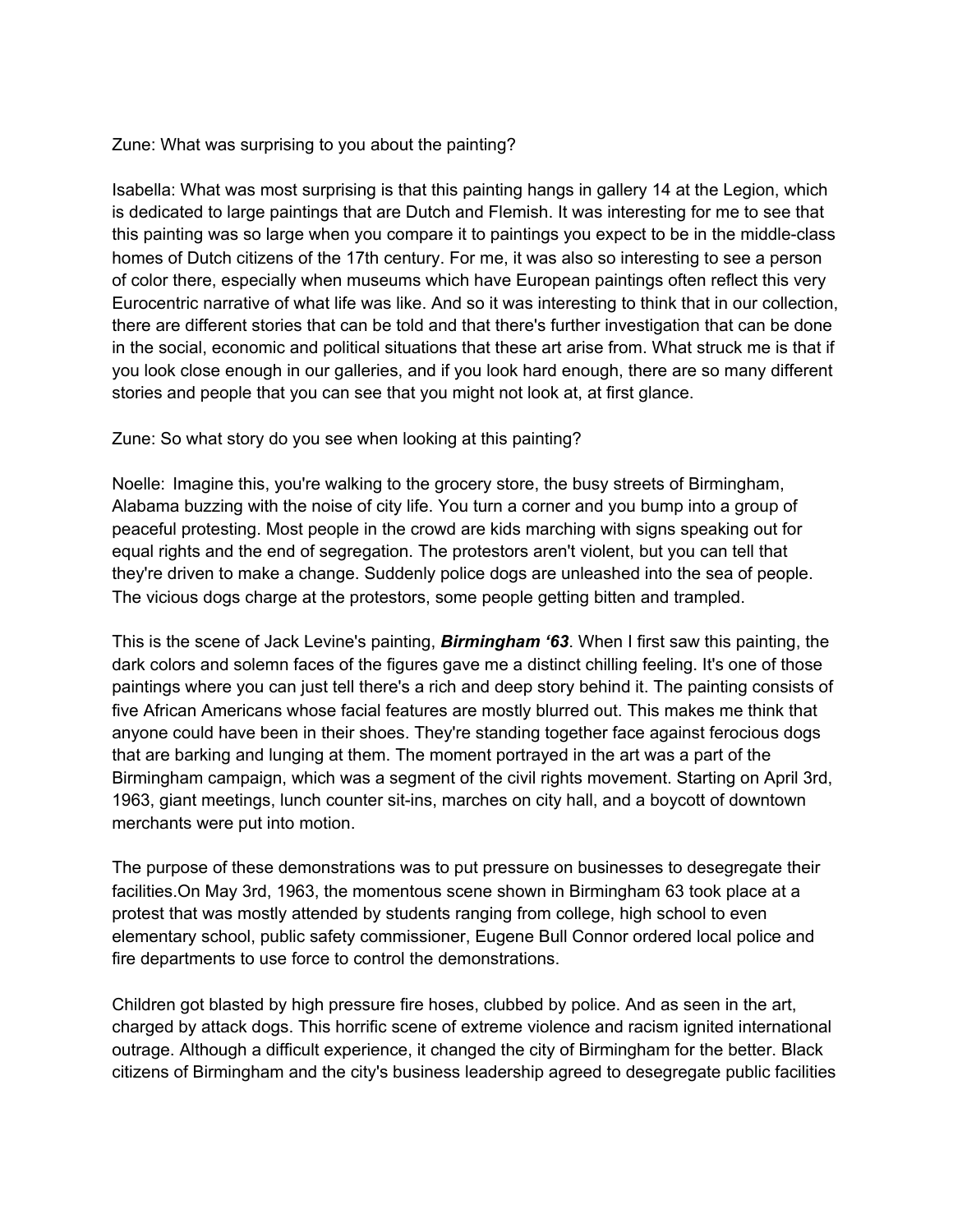such as restrooms, lunch counters and more. Unfortunately, this painting is undeniably similar to photos and news articles today in the media about the Black lives matter movement protests.

De'Yani Dillard: Hi, my name is De'Yani Dillard. I too am a museum ambassador at the San Francisco de Young museum. I have been doing social justice work ever since I could walk. And I am part of a social justice group called the Radical Monarchs. It's a group for girls of color to learn about social justice. And we do things such as marches and we go to protests and we write letters and we learn about social justice and how we can help better our world.

This scene does indeed remind me, it reminds me of the riots that have been happening in 2020. I definitely think that the energy is somewhat the same. You can tell that in Birmingham '63, it was a very dark time in history and there was police brutality and there was just anger and just a lot of emotions going on around them. And then when you compare it to what's going on today, our pictures are more so in color, but it's still the exact same type of energy that was happening back then.

The art resonates with me because I look at it and I can connect it with my experience growing up. Of course I've never seen it first hand, houses being bombed. But I have seen police brutality, whether it's on the news and the newspapers, just speaking with my parents about it and just growing up Black in America is difficult. Even before I joined my social justice work, my mom always sat me down and talked to me about what to do if I ever get stopped by a police officer or what to do when there's a gun around and how to handle those situations at a very young age.

Noelle: This makes me think about how the color of your skin really does affect your experience living in America. As an Asian American, I realized I've never had a talk about how to handle situations with the police. And it never occurred to me that I'd need to know what to do in that situation.

De'Yani Dillard: A lot of people don't know what to do or they haven't received that talk. Luckily for me, my parents, my mom is very active in social justice. She brought me to my first march when I was only four years old. So I've always been aware of what was going on. Of course, I didn't know all of the details because I was still very young. But as I grow older, we have social media now. And so you can see everything. And lots of people aren't ready to see it, but the world is pushing it onto us and expect us just to take it. It's really hard to do so because no one wants to see the things that we see today. And I can say that I've seen plenty of these things.

I've seen first hand a black child being murdered. I've seen it. And I've seen it up close. And it's a horrifying thing that you have to look at. But, that's how the world is working right now. You're never really ready to have that talk. And it's upsetting, especially for Black children in America that you have to sit down and have this conversation with the family members and you have to worry about walking outside the house every day. It's not exactly something that's easy to swallow, you know?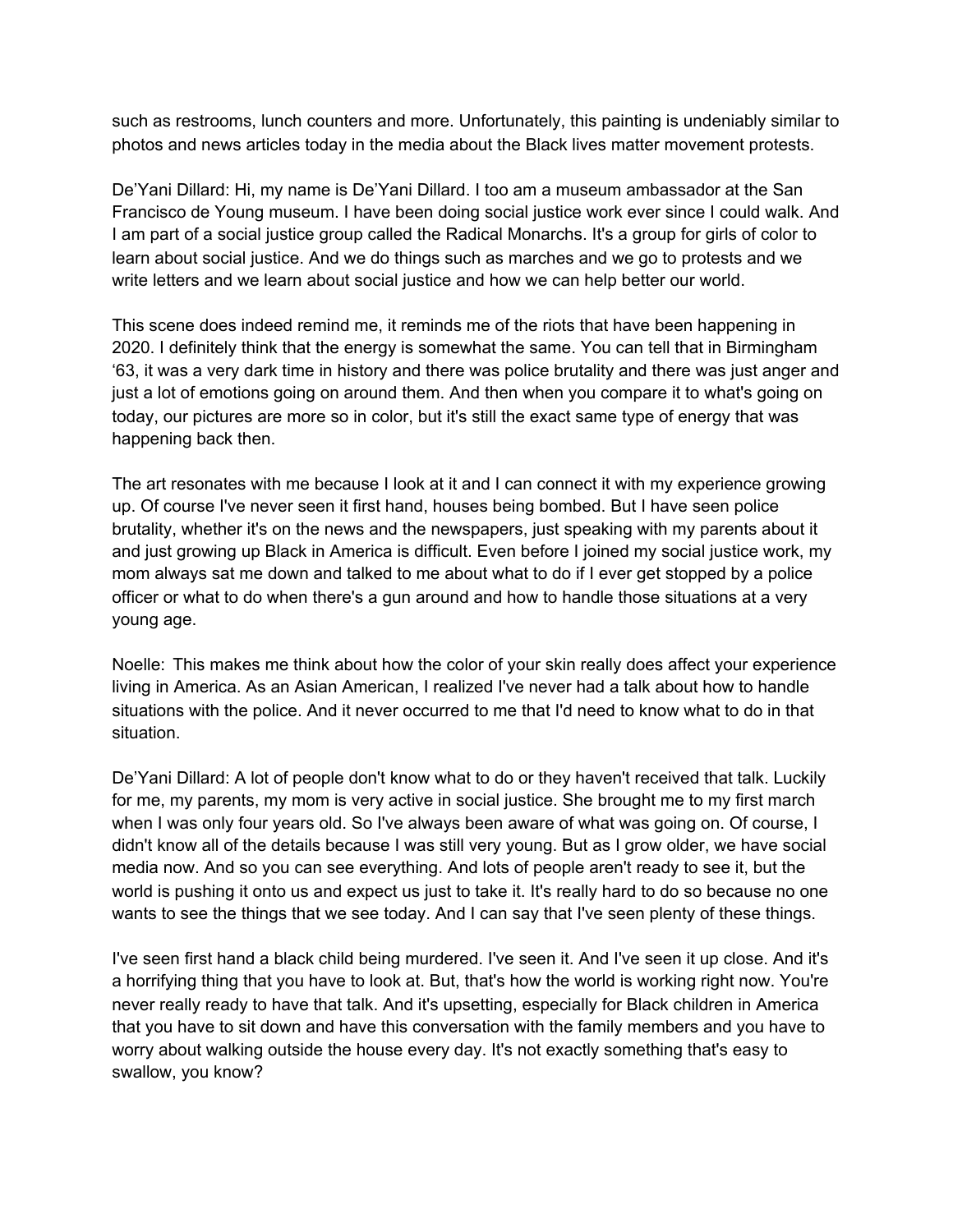Noelle: It's crucial to remember the struggles African-American families had to go through to ensure and defend civil liberties. And artists have a huge role in getting people to know about current issues. Just by looking at the artwork that is being made right now, whether that be music, dance, or paintings gives you an idea as to the struggles others in the world face.

Jack Levine took it upon himself to make artworks to expose the flaws of American culture. Things like inequality, militarism, racism, and political corruption. In *Birmingham '63*, when he chose to speak about these issues, it was attention grabbing. Not only did he make beautiful art, but he also showed the immorality of racism in events going on at the time.

The way Levine showed his opinion on *Birmingham '63* was by exaggerating his figures for expressive purposes, which was inspired by earlier European artists. Some subjects and elements in the painting may be a bit dramatic, but it draws you in and gets his point across in a powerful way. This makes it impossible to miss the viciousness of the dogs and the resilience of the protestors. When looking into the background and history of this painting, he is giving light to the fight for equality and the end of racism. However, the events which took place in this painting haven't seemed to change.

De'Yani Dillard: Looking back at Birmingham, it's really upsetting because I can still see things that are happening then and now, but it just switched in some ways. But then you see similarities. Like they used batons then, they use it now. It's changed in some, in some way, but then again, it's not, and we're just repeating the same things over and over again. So in some ways I do see progress on how quick we can make change happen. Like whether it's the small things like arresting murderers, but then again, I still don't see a change in our policing. I do not see change in the police department. I do not.

Noellel: Like in this scene, police showed brutality to the protestors, much like they continue to do today. Especially in the circumstances we are in, change will be difficult, but it's possible. What role do young people today have in creating social change?

De'Yani Dillard: We are the future. It takes us to change how we want to live in the future. And of course, there's still going to be older people that determine that. But if we want to make a change that we have a very big role in this because there's so many of us and when we all come together, it's a very powerful thing. And that's exactly why I like to boost and encourage my friends and people in my community to do more.

Noelle: We may be young, but we can't let that limit our voices.

De'Yani Dillard: Using our platforms to speak on issues that we are affected by. And we don't even have to be affected by it. My group and I made a video on how to be an ally and we put it on our social media and just make people aware of when you're not being affected by it, how you can use your privilege to help and do something about it. It takes us to change our futures. And we don't want to be in the same place that we are right now. Right now, we are tired. People of color are tired of fighting. We've been fighting for so long. Our ancestors have been